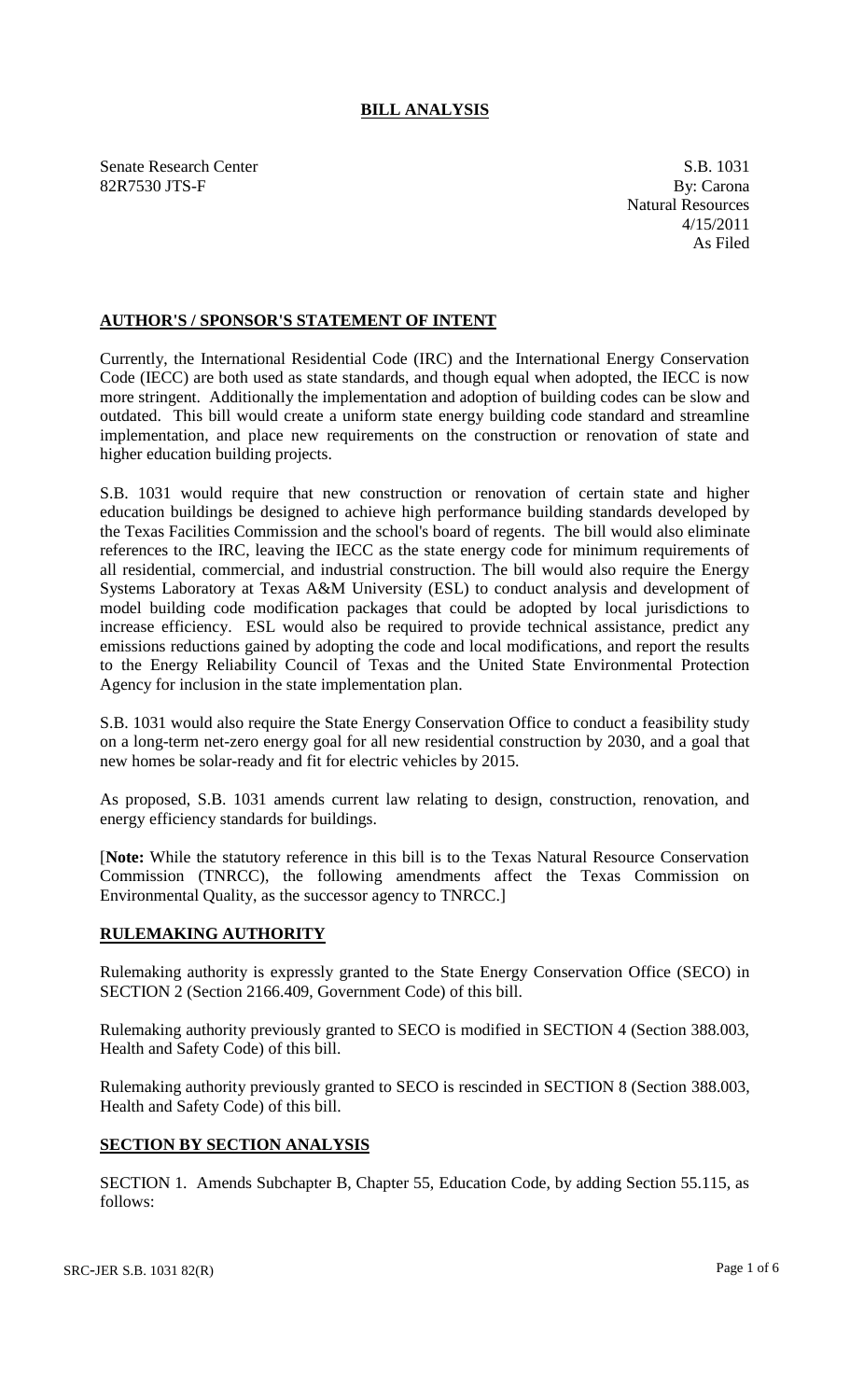Sec. 55.115. HIGH-PERFORMANCE, SUSTAINABLE DESIGN, CONSTRUCTION, AND RENOVATION STANDARDS FOR CERTAIN FACILITIES. (a) Provides that this section applies to the construction of an institution of higher education building, structure, or other facility, or the renovation of a building, structure, or other facility the cost of which is more than 50 percent of the value of the building, structure, or other facility, any part of the construction or renovation of which is financed by revenue bonds issued under this subchapter.

(b) Requires that a building, structure, or other facility to which this section applies be designed and constructed or renovated so that the building, structure, or other facility complies with high-performance building standards, approved by the board of regents of the institution, that provide minimum requirements for energy use, natural resources use, and indoor air quality. Requires a board of regents, in approving high-performance building standards, to consider the standards approved by the Texas Facilities Commission (TFC) under Section 2166.409, Government Code, and authorizes the board of regents to solicit and consider recommendations from the advisory committee appointed under that section.

(c) Requires that in addition to meeting the requirements of Subsection (b), a building, structure, or other facility to which this section applies be designed and constructed or renovated to comply with the applicable energy and water conservation design standards established by the State Energy Conservation Office (SECO) under Section 447.004 (Design Standards), Government Code.

SECTION 2. Amends Subchapter I, Chapter 2166, Government Code, by adding Section 2166.409, as follows:

Sec. 2166.409. HIGH-PERFORMANCE, SUSTAINABLE DESIGN, CONSTRUCTION, AND RENOVATION STANDARDS FOR STATE BUILDINGS. (a) Provides that this section applies to the construction of a state building, or the renovation of a state building the cost of which is more than 50 percent of the value of the building, including a building for education, assembly, or office occupancy under the charge and control of the Texas Department of Transportation, the Parks and Wildlife Department, the Texas Department of Housing and Community Affairs, the Texas State Affordable Housing Corporation, or the Veterans' Land Board that is otherwise exempt from this chapter under Section 2166.003 (Exceptions). Provides that this section does not apply to a facility under the charge and control of the Texas Department of Criminal Justice or the Texas Youth Commission.

(b) Requires that a building to which this section applies be designed and constructed or renovated so that the building achieves certification under a highperformance building standard approved by TFC that:

(1) is developed and revised through a nationally recognized consensusbased process or by a municipally owned utility in this state;

(2) provides minimum requirements for energy use, natural resources use, and indoor air quality;

(3) requires substantiating documentation for certification;

(4) requires on-site, third-party, post-construction review and verification for certification, or a third-party, post-construction, rigorous review of documentation and verification for certification; and

(5) encourages the use of materials or products manufactured or produced in this state.

(c) Requires TFC to appoint an advisory committee to advise TFC in determining which high-performance building standards to approve for use under Subsection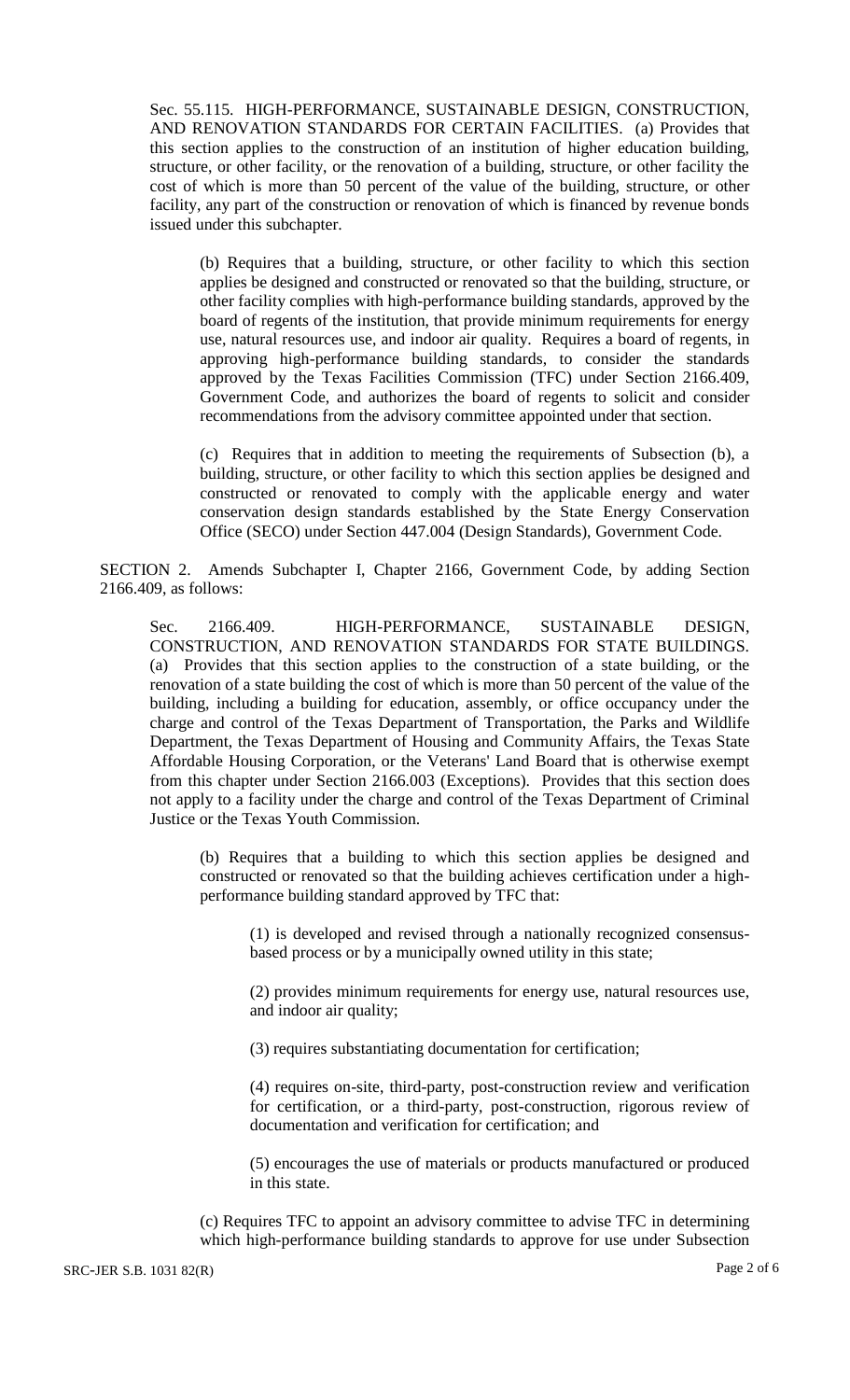(b). Requires the advisory committee, at least once each year, to review available high-performance building standards and make recommendations to TFC. Provides that the advisory committee consists of:

(1) the director of facilities construction and space management appointed under Section 2152.104 (Associate Deputy Directors; Divisions; Division Directors), who serves as the presiding officer of the committee;

(2) six individuals with experience and expertise in high-performance buildings or related products, including experience and expertise in energy efficiency, water efficiency, or low-impact site development, with one individual selected from each of the following list of nominees. Sets forth a list of potential candidates for the committee;

(3) one individual representing appointed by the comptroller of public accounts who represents SECO;

(4) one individual representing a state agency that has a substantial ongoing construction program; and

(5) one individual representing the interests of historically underutilized businesses.

(d) Requires that a building to which this section applies, in addition to meeting the requirements of Subsection (b), be designed and constructed or renovated so that the building:

(1) meets the American Society of Heating, Refrigerating, and Air-Conditioning Engineers energy standards in effect on September 1, 2011, or the International Energy Conservation Code in effect on September 1, 2011, or an updated version of those standards or that code adopted by SECO under Subsection (e), if applicable; and

(2) achieves a 15 percent reduction in water use when compared to water use based on plumbing fixtures selected in accordance with the Energy Policy Act of 1992 (Pub. L. No. 102-486).

(e) Requires SECO, if SECO determines, based on written recommendations from the Energy Systems Laboratory at the Texas Engineer Experiment Station of the Texas A&M University System (laboratory), that the latest published edition of the American Society of Heating, Refrigerating, and Air-Conditioning Engineers energy standards or the International Energy Conservation Code will result in energy efficiency and air quality that is equivalent to or better than the energy efficiency and air quality achievable under the editions described by Subsection  $(d)(1)$ , by rule to adopt the equivalent or more stringent editions and substitute them for the standards or code described by Section  $(d)(1)$ . Requires that the rule, if adopted, establish an effective date for the new standards or code but not earlier than nine months after the date of adoption. Requires the laboratory to makes its recommendations not later than six months after the date of publication of the new editions.

(f) Requires that a contract between TFC and a private design professional relating to services in connection with the construction or renovation of a building to which this section applies provide that, for billing purposes, any service provided by the private design professional that is necessary to satisfy the requirements of Subsection (b) or (d) is considered an additional service rather than a basic services.

SECTION 3. Amends Section 388.002(4), Health and Safety Code, to redefine "code certified inspector."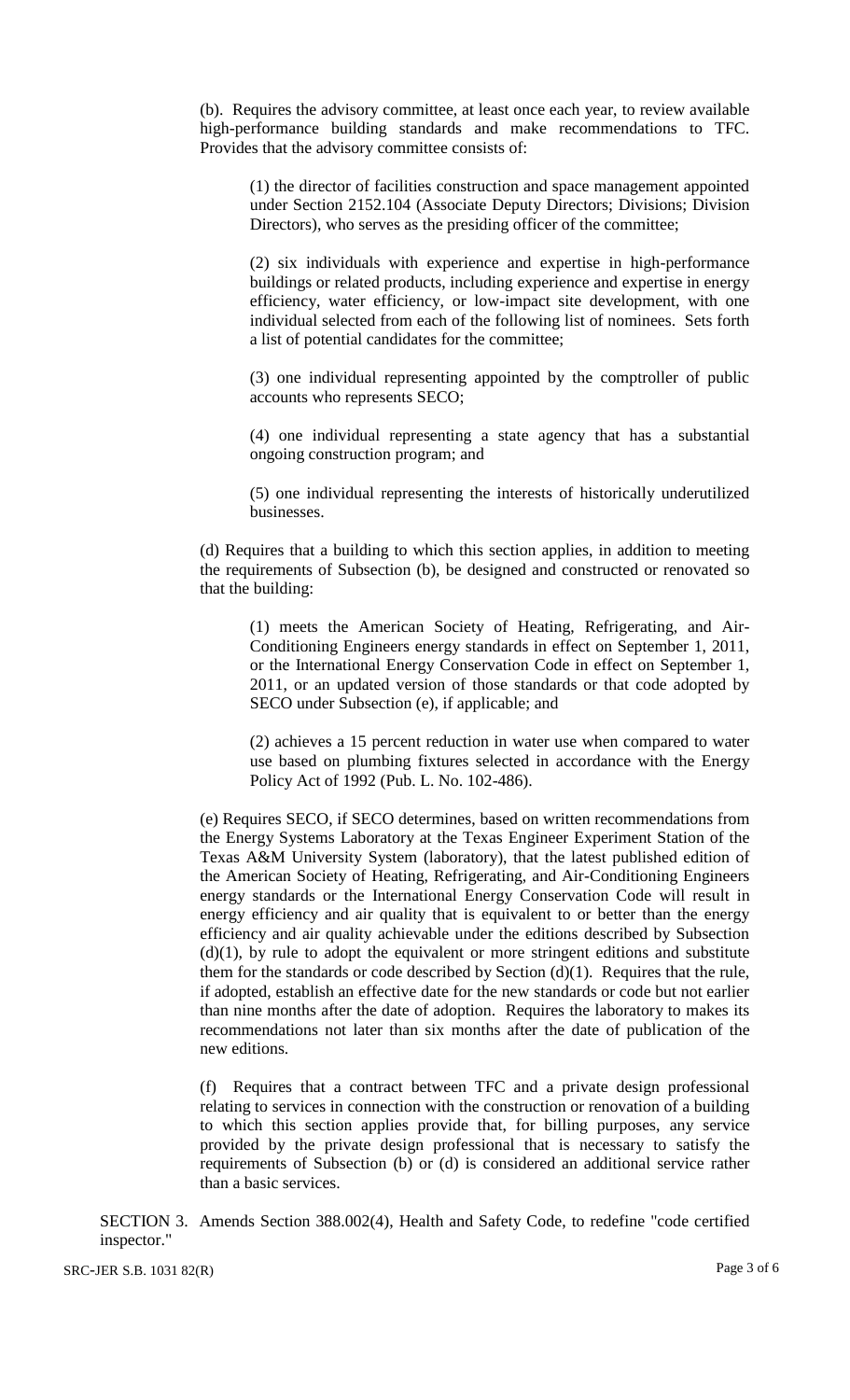SECTION 4. Amends Section 388.003, Health and Safety Code, by amending Subsections (a),  $(b-2)$ , (c)-(f), and adding Subsections (a-1) and (c-1), as follows:

(a) Requires SECO, to achieve energy conservation in the construction of, renovations to, and additions to all residential, commercial, and industrial buildings in this state, in consultation with the laboratory, to adopt the International Energy Conservation Code, as published at the end of each three-year code development cycle, as the minimum requirements for those buildings, rather than provides that to achieve energy conservation in single-family residential construction, the energy efficiency chapter of the International Residential Code, as it existed on May 1, 2001, is adopted as the energy code in this state for single-family residential construction.

(a-1) Requires SECO to set an effective date for an energy code adopted under Subsection (a) that is not later than nine months after publication of a new edition of the code at the end of each three-year code development cycle of the International Energy Conservation Code.

(b-2) Requires SECO by rule to establish a procedure for persons who have an interest in the adoption of energy codes, rather than energy codes under Subsection (b-1), to have an opportunity to comment on the codes under consideration. Requires SECO to consider persons who have an interest in adoption of energy codes to include certain professionals and the laboratory. Makes nonsubstantive changes.

(c) Requires a municipality to establish procedures:

(1) for the administration and enforcement of the code, rather than codes;

(2) to ensure that code-certified inspectors perform inspections and enforce the code in the inspectors' jurisdictions; and

(3) to track and report to SECO on implementation of the code.

(c-1) Requires that a report under Subsection (c)(3) include a description of the measures taken to enforce the most recently adopted version of the International Energy Conservation Code and an assessment of the rate of compliance.

(d) Authorizes a municipality or county to establish procedures to adopt local amendments to the International Energy Conservation Code, rather than to the International Energy Conversation Code and the energy efficiency chapter of the International Residential Code.

(e) Prohibits local amendments from resulting in less stringent energy efficiency requirements in nonattainment areas and in affected counties than the requirements of the International Energy Conservation Code. Requires that local amendments comply with the National Appliance Energy Conservation Act of 1987 (42 U.S.C. Sections 6291- 6309), as amended. Requires the laboratory, at the request of a municipality or county, to determine the relative impact of proposed local amendments to an energy code, including whether proposed amendments are substantially equal to or less stringent than the unamended code. Authorizes the laboratory, for the purpose of establishing uniform requirements throughout a region, and on request of a council of governments, a county, or a municipality, to recommend a climatically appropriate modification or a climate zone designation for a county or group of counties that is different from the climate zone designation in the unamended code. Requires the laboratory to:

(1) provide to counties and municipalities suggestions for modifications to the code to increase the county's or municipality's energy efficiency by 15 percent above the efficiency achieved under the unamended code;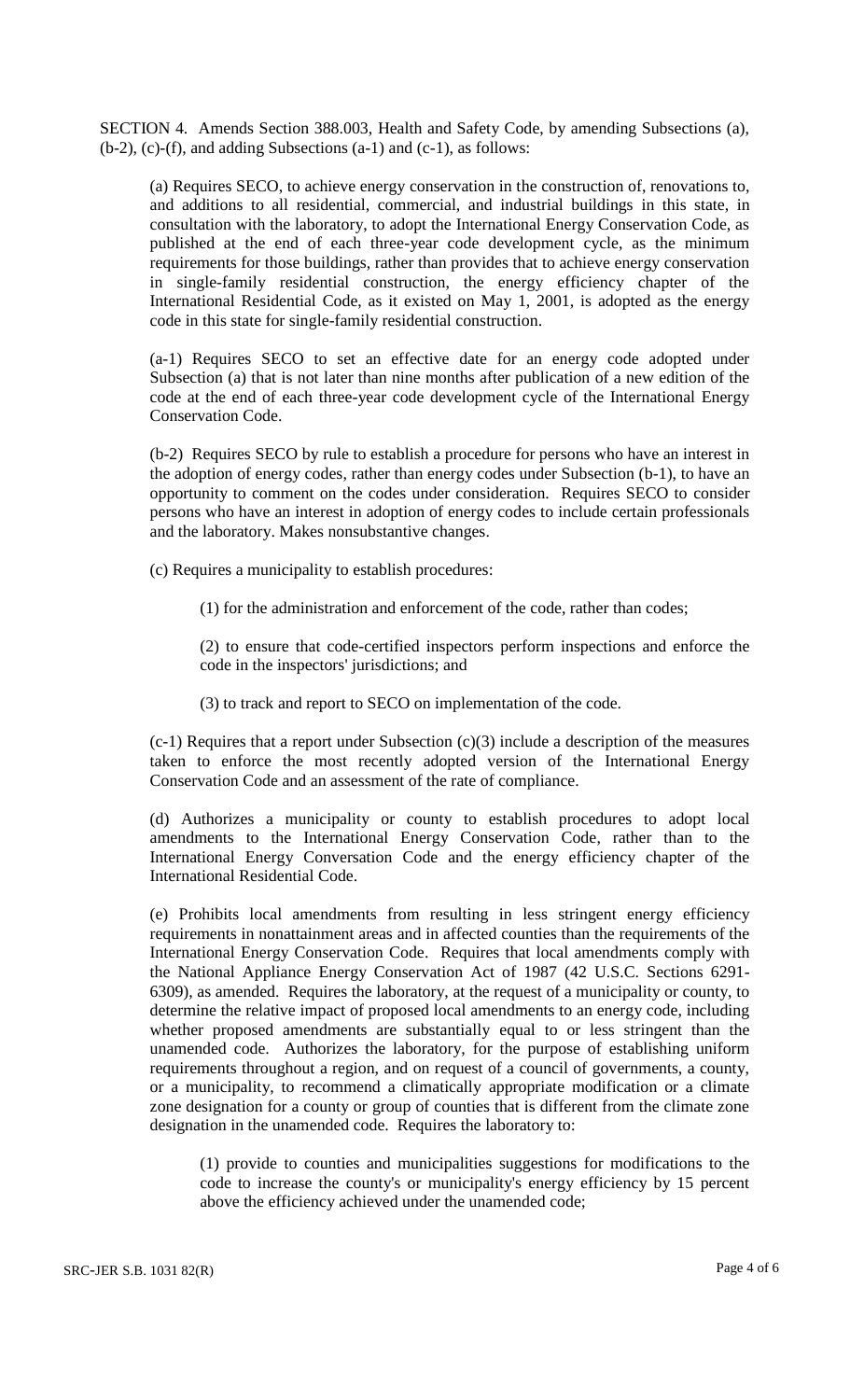(2) provide technical assistance to a local government considering whether to adopt the suggested modifications described by Subdivision (1);

(3) report its findings to the council, county, or municipality, including an estimate based on suggested local amendments of any energy savings potential above the unamended code, and any resulting reduction in the emission of air pollutants, rather than report its findings to the council, county, or municipality, including an estimate of any energy savings potential above the base code from local amendments;

(4) annually submit a report to the Texas Natural Resource Conservation Commission (TNRCC):

(A) identifying the municipalities and counties whose codes are more stringent than the unamended code, and whose codes are equally stringent or less stringent than the unamended code; and

(B) quantifying energy savings and emissions reductions from this program; and

(5) report the results under Subdivision (4)(B) to TNRCC and the Electric Reliability Council of Texas, and to the United States Environmental Protection Agency for inclusion in the state implementation plan for pollution reduction.

Makes conforming and nonsubstantive changes.

(f) Requires each municipality, and each county that has established procedures under Subsection (d), to periodically review and consider revisions made by the International Code Council to the International Energy Conservation Code, rather than to the International Energy Conservation Code and the energy efficiency chapter of the International Residential Code adopted after May 1, 2001.

SECTION 5. Amends Section 388.004(a), Health and Safety Code, to provide that for construction outside of the local jurisdiction of a municipality only certain buildings will be considered to be in compliance, including a building with inspections from private code-certified inspectors using the International Energy Conservation Code, rather than a building with inspections from a private code-certified inspectors using the energy efficiency chapter of the International Residential Code or International Energy Conservation Code.

SECTION 6. Amends Sections 388.007(a) and (c), Health and Safety Code, to make conforming changes.

SECTION 7. Amends Section 388.008(a), Health and Safety Code, to make a conforming change.

SECTION 8. Repealers: Sections 388.002(6) (defining "International Residential Code"), 388.003(b) (relating to the adoption of the International Energy Conservation Code), 388.003(b-3) (relating to requiring the laboratory to consider the comments under Subsection (b-2)), Health and Safety Code.

Section 388.003(b-1) (relating to authorizing SECO to adopt more stringent editions of the International Energy Conservation Code), as added by Chapters 262 (S.B. 12) and 939 (H.B. 3693), Acts of the 80th Legislature, Regular Session, 2007.

SECTION 9. (a) Requires SECO to conduct a study on the feasibility of newly constructed residential buildings being designed to consume no more energy on a net annual basis that can be produced on-site from renewable energy sources by January 1, 2030; and all homes newly constructed in this state being designed to be ready for the installation of solar electric generation and to support electric vehicles by January 1, 2015.